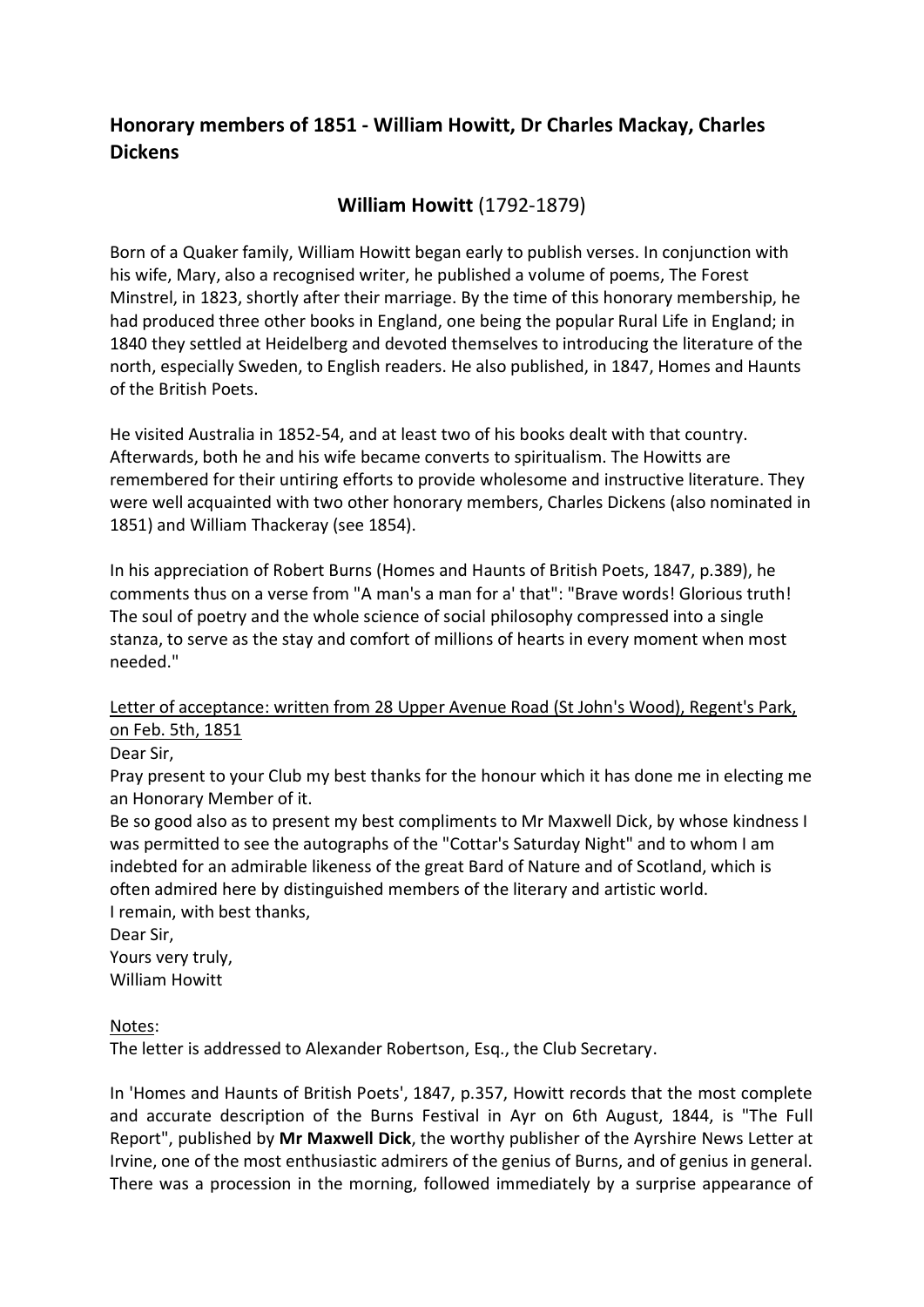Tam o' Shanter with a flight of witches in full pursuit. In the afternoon, the (13th) Earl of Eglinton chaired the banquet in the pavilion, with Prof. Wilson as croupier, and guests including the three sons of the poet, other members of their family, Robert Chambers and Douglas Jerrold.

Howitt also mentions that **Maxwell Dick** published an admirable coloured print of Burns, from Nasmyth's picture.

# **Dr Charles Mackay** (1814-1889)

Charles Mackay, the Scottish poet, journalist and song writer, although born in Perth, was educated in London and Brussels, worked as a journalist in London, had edited the Glasgow Argus from 1844-48, and, by the time of his nomination as an honorary member, had moved to the Illustrated London News, of which he became editor in 1852. During his lifetime, his fame chiefly rested upon his songs, some of which, including Cheer, Boys, Cheer, were in 1846 set to music by Henry Russell, and had an astonishing popularity.

Mackay acted as Times correspondent during the American Civil War, and in that capacity discovered and disclosed the Fenian conspiracy. He had the degree of LL.D. from the University of Glasgow in 1846. His lively writing style and ability to document the facts of extraordinary financial bubbles and political upheavals from the South Sea Bubble to tulipomania to the Crusades influenced reporters and economists from his time to this day. With two others in 1849, he was recruited to assist Henry Mayhew, editor of the Morning Chronicle, with an investigation into the condition of the labouring classes in England and Wales.

His daughter became known as the novelist Marie Corelli. Dr Mackay was a friend of another 1851 honorary member, Charles Dickens.

### Letter of acceptance, written from 21 Brecknock Crescent, Camden Road, London, on 5th Feb., 1851

Sir,

I am much flattered by the notification conveyed in your letter of the 29th of January and shall become with great pleasure an honorary member of the Irvine Burns' Club. You do not state whether any duties are attached to the membership - or what the qualifications are. If the latter consist in admiration of the genius of Scotland's poet - and of the manly independance [*sic*] of his character - and in sympathy for every effort to exalt his name and keep it fresh in the remembrance of his people; - I think I shall be equal to any of you in these respects whatever my other deficiencies may be - Believe me with best wishes

Ever yours truly Chas. Mackay

Notes:

This letter is addressed to Alex Robertson, Esq., Irvine, Club Secretary.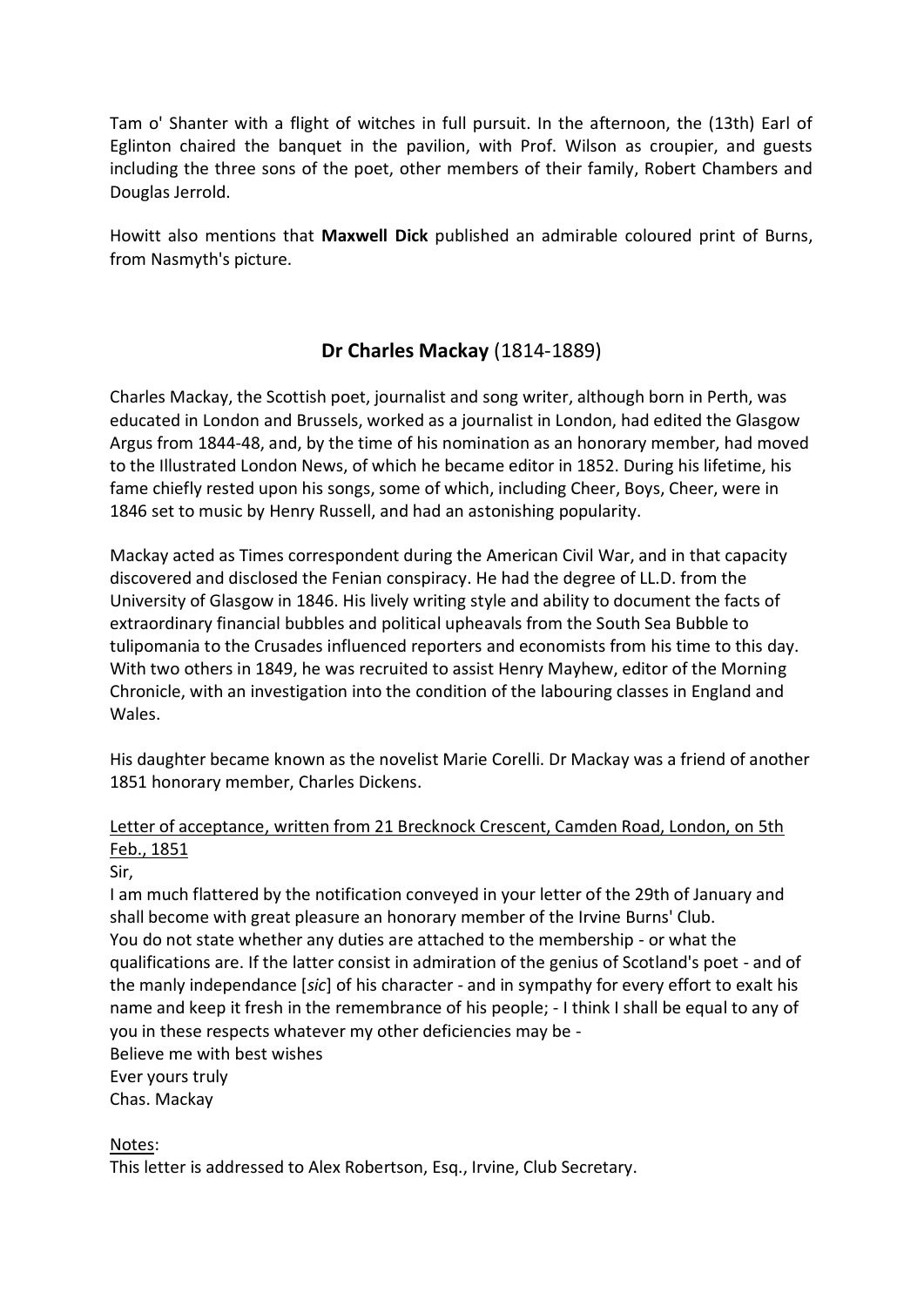## **Charles Dickens** (1812-1870)

#### Life and work:

The most important and popular author of the Victorian era, Charles John Huffam Dickens first achieved fame through magazine contributions and pamphlets in the years from 1835, and 'The Pickwick Papers' appeared in 1837. The novels thereafter appeared - about ten in the ten years before his nomination as an honorary member. It is claimed that his novels have never gone out of print. His career as a journalist in the 1830s is less well known, but, as stories were unsigned, may have been more extensive than can be proved ('The Times', 3.12.2011, Review pp.10-11).

His work as a novelist was based on a wide and keen observation, and his characters exhibited great vitality and humour. His novels often appeared as serials, each episode eagerly awaited by his public, before publication as books. Also, on popular, over-subscribed, tours, including a second visit to America in 1867-68, he gave many public readings of his work. His success brought its financial rewards - the American tour netted profits of £20K, perhaps £1.5m today, and his 1864 advance of £6K for 'our Mutual Friend' would be nearing £420K today; he was probably never richer than in the years before he died.

His father was sent to Marshalsea debtors' prison when Charles was aged 12 - a circumstance which led to his miserable experience of working in a boot-blacking factory for 10 hours a day for six shillings (30p) a week, as well as to Marshalsea featuring in 'Little Dorrit' (1856), and to his determination to fight against the legal and social abuses heaped upon the poor. After his father inherited a tidy sum, Dickens returned to school and started work as a law clerk at 16. By 22, he was working as a parliamentary reporter and writing short fictional sketches. The rest of his career is well known.

His wife Catherine (daughter of musicologist George Hogarth and Georgina Thomson) was a grand-daughter of George Thomson, the publisher and friend of Burns who assembled the 'Select Collection Of Original Scottish Airs For The Voice', including work by Burns and Walter Scott and music by Beethoven and Haydn. Charles and 'Kate' had ten children - though later, in 1858, Catherine was cast out of the family home when Dickens met the 18-year-old actress Ellen Ternan. Friendship ties linked him with Sir Walter Scott and Thomas Carlyle. British publishing was at that time dominated by Scots. Dickens visited Edinburgh in 1834, again in 1841, when, at the age of 29, he was awarded the Freedom of the City of Edinburgh, and again in 1847. On 28th Dec., 1847, he gave the inaugural address at the Glasgow Athenaeum. Of his Glasgow visit, Dickens said: "I have never been more heartily received anywhere, or enjoyed myself more completely." By 1851, when nominated as an Honorary Member, he was well known.

His memories of early childhood Christmas days which were happy (before his father fell into debt) and usually white (as the 1810s was the coldest decade in Britain since the 1690s) influenced the snowy scenes of 'A Christmas Carol' (1843) and in turn established the Victorian and, to some extent, today's, style of Christmas celebrations.